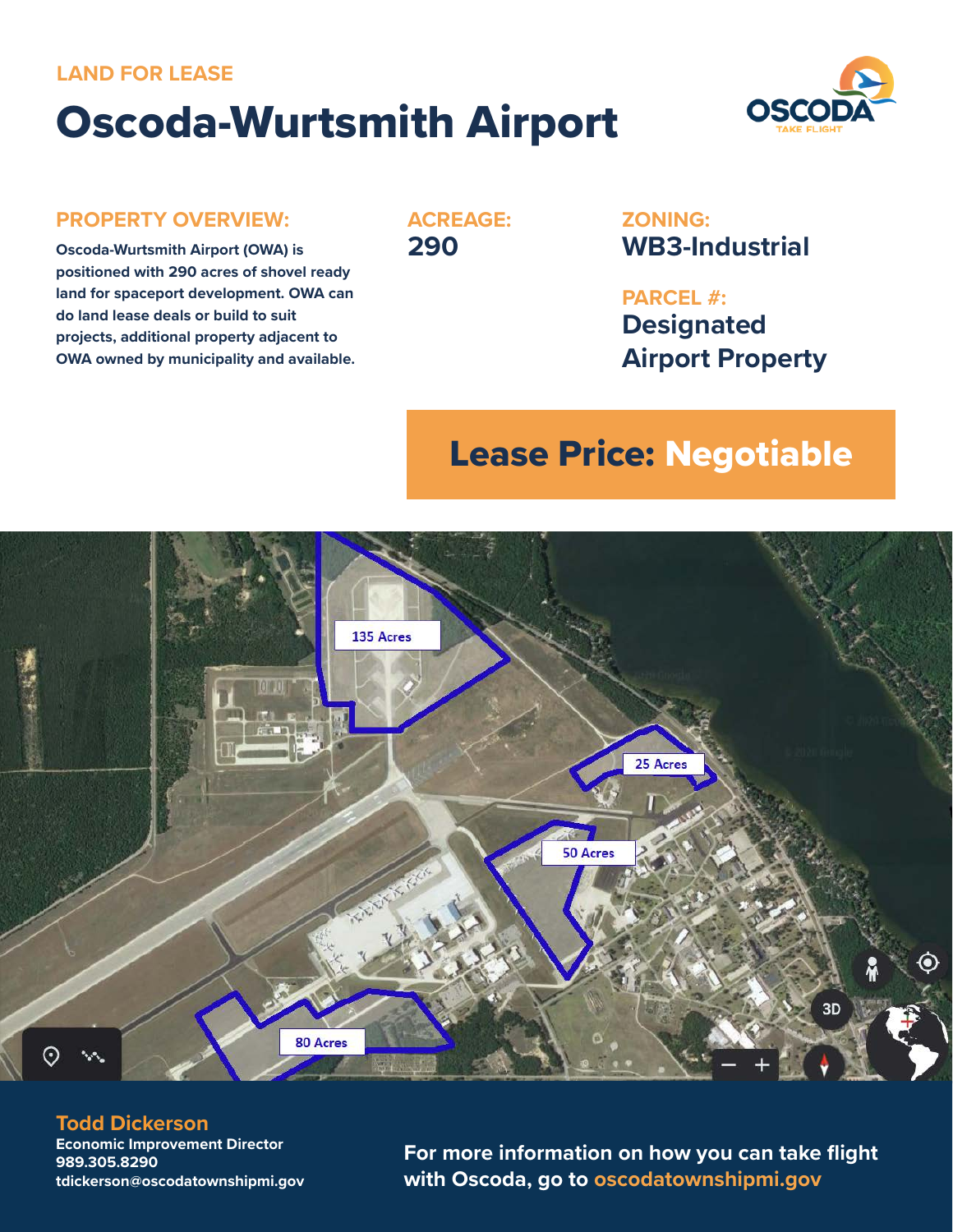# **LAND FOR LEASE**

# Oscoda-Wurtsmith Airport



**ELECTRICITY / POWER: Consumer's Energy**

**WATER/SEWER: Oscoda Township**

# **COMMUNICATIONS: Charter**

**NATURAL GAS: DTE Energy**





**Todd Dickerson Economic Improvement Director 989.305.8290 tdickerson@oscodatownshipmi.gov**

**For more information on how you can take flight with Oscoda, go to oscodatownshipmi.gov**